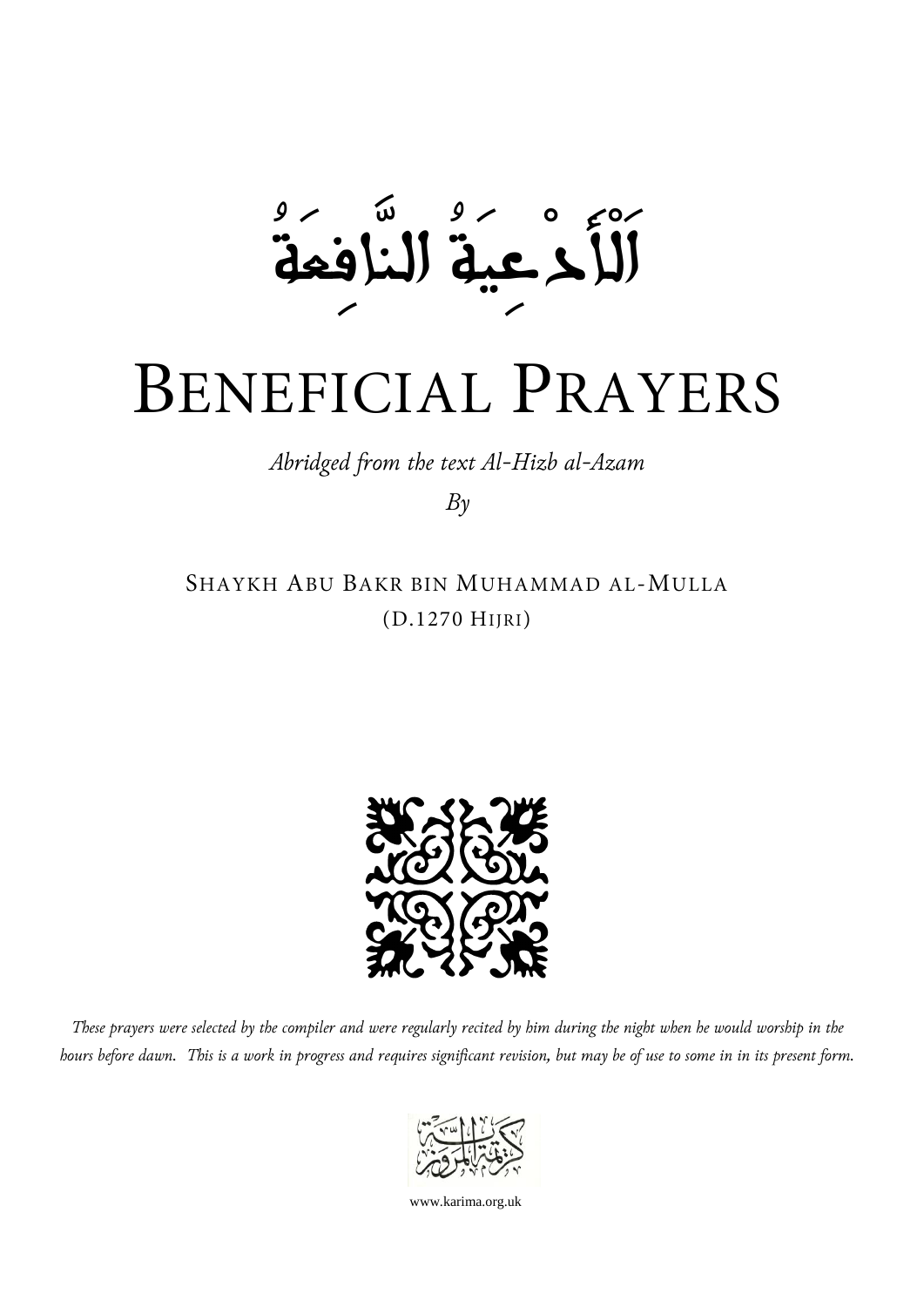These prayers with the permission of Allah Most High will be beneficial and encompass all that is good in both worlds. They are prefaced with some prayers from the Quran and a selection of Prophetic reports. May Allah Most High benefit the Muslims by it by means of His Generosity and Kindness.

1. I seek refuge in Allah from the accursed devil.

2. In the name of Allah, All-Merciful, Most Merciful

3. Praise be to Allah, the Lord of all the worlds. The All-Merciful, the Most Merciful. The King of the Day of Judgement. You alone we worship. You alone we ask for help. Guide us on the Straight Path. The Path of those You have blessed, not of those with anger on them, nor of the misguided.

4. 'Our Lord, accept this from us! You are the All-Hearing, the All-Knowing.

5. Our Lord, give us good in this world, and good in the Next World, and safeguard us from the punishment of the Fire.

6. Our Lord, do not make our hearts swerve aside after You have guided us. And give us mercy from You. You are the Ever-Giving.

7. Our Lord, we have wronged ourselves. If you do not forgive us and have mercy on us, we will be among the lost.'

8. My Lord! Make me and my descendants people who establish prayer. My Lord! Accept my prayer. Our Lord! Forgive me and my parents and the believers on the Day the Reckoning takes place.'

9. My Lord, expand my bosom and make easy my matter.

10. 'Our Lord, avert from us the punishment of Hell, its punishment is inescapable pain.

هَذِهِ أَدعِيَةٌ إِنْ شَاءَ اللَّهُ تَعَالَى نَافِعَةٌ وَلِخَيْرَاتِ الْذَّارَيْنِ ہ<br>یو ن<br>پ ْ أ َ ِ ل َ ๎๎๎๎๎๎๎๎๎๎๎๎๎๎๎๎๎๎๎๎ ِ ُ<br>ء ن<br>أ ة<br>م  $\frac{1}{2}$ ي َ أ ِ جَامِعَةٌ مُصَدَّرَةٌ بِبَعْضِ الأَدْعِيَةِ الْقُرْانِّيةِ وَمِنْ تُحْفَةٍ مِنْ ن<br>ا ُ<br>ء ْ  $\tilde{\mathbf{r}}$ ي م<br>ا بر<br>نہ اَلآثَاَرِ الْنُّبَوِيَّةِ نَفَعَ اللَّه تَعَالَى بِهَا الْمُسْلِمِيْنَ بِمَنِّهِ ْ ُ<br>ء ٌ<br>ل  $\frac{1}{2}$ ىن<br>م ْ . هِ َمِ َكر و َ

> <sub>1.</sub> أَعُوْذُ بِاللَّهِ ر<br>وفيات ْ ر<br>م ِ<br>په أَعُوْذُ بِاللَّهِ مِنَ الشَّيْطَانِ الرَّجِيْمِ ْ ؚ<u>ؙ</u>

> > 2. بِسْمِ ٱللَّهِ ٱلرَّحْمَٰنِ ٱلرَّحِيمِ ۞

.3 ِمنيَ َ اْلْحَمْدُ لِلَّهِ رَبِّ ٱلْعَلَمِينَ ۞ ٱلرَّحْمَنِ ٱلرَّحِيمِ ۞ مَلِكِ َٰ ح ُ ح د<br>آ َٰ يَوْمِ ٱلَّذِينِ ۞ إِيَّاكَ نَعۡبُدُ وَإِيَّاكَ نَسۡتَعِينُ ح إِيَّاكَ نَعْبُدُ وَإِيَّاكَ نَسْتَعِينُ ۞ ٱهْدِنَا ٱلصِّرَطَ ن اد<br>ا ُ ح ح ح الْمُسۡتَقِيمَ ۞ صِرَٰطَ ٱلَّذِينَ ح صِرَطَ ٱلَّذِينَ أَنْعَمْتَ ح ح َ<br>بِمَ أَنْعَمْتَ عَلَيْهِمْ غَيْرِ ٱلْمَغْضُوبِ ح ہ<br>1 ح  $\ddot{\cdot}$ يُهِمْ غُـ ح ح  $\tilde{1}$ عَلَ ح ِ ه ط ح  $\tilde{1}$ عَلَيۡهِمۡ وَلَا ٱلضَّآلِّينَ ٓال ٱَضَ َ وَلَا ٱلضَّآلِّينَ ۞

> 4. رَبَّنَا تَقَبَّلْ مِنَّأَۖ إِنَّكَ أَنتَ ٱلسَّمِيعُ ٱلْعَ ح ہ<br>آ ر<br>م أ  $\frac{1}{1}$ مِنَّأٌ إِنَّكَ أَنتَ ٱلسَّمِيعُ ٱلْعَلِيمُ ُ

.5 ة َ ن سَ َ ا ح و<br>ئادىيە .<br>. ا ِِف ٱل َ شتِن َ ء  $\tilde{1}$ رَبَّنَا  $\ddot{=}$ وَفِي ٱلْٱخِرَةِ حَسَنَةً وَقِنَا عَذَابَ ٱلنَّارِ ذ َ ا ع َ قِن َ و

Į.

ا<br>آ

.6 تُزِغُ قُلُوبَنَا بَعْدَ .<br>∙ ُ ؚ ح  $\ddot{\cdot}$  $\tilde{1}$ رَبَّنَا لَا تُزِغُ قُلُوبَنَا بَعْدَ ۚ إِذْ هَدَيْتَنَا وَهَبۡ لَنَا مِن إِذْ هَدَيْتَنَا وَهَبْ لَذَ ح ح إِنَّكَ أَنتَ ٱلْوَهَّابُ ح أ  $\ddot{\phantom{0}}$ .<br>لَّدُنكَ رَحْمَةً ر<br>سا ل

.7 رَبَّنَا ظَ  $\tilde{1}$ لَمْنَا ا<br>ا َ<br>په أَنْفُسَنَا وَإِ ْ ُ ً<br>آ َ ْ نْ لَمْ تَغْفِرْ لَدَ <u>ٔ</u> ْ رْ لَنَا وَتَرحَمْنَا لَدَ ْ ا لَنَكُوْنَنّ ر<br>م ْ مِنَ الْخَاسِرِيْنَ ک **ٔ** 

.8 رَبِّ اجْعَلْنِی مُقِیْمَ الصَّ ؚ<br>ٔ ؚ<br>ا ر<br>د ا<br>ا ِ<br>آ َلَاةِ وَمِنْ ذُرِّيَّتِى رَبَّنَا وَتَقَبَّلْ ُ ْ ْ ر<br>د دُعآءِ ، رَبَّنَا اغْفِرْ لِي وَلِوَالِدَىّ وَلِلْمُؤْمِنِيْنَ يَوْمَ يَقُوْمُ ا<br>ا ا<br>ا ْ ُ ْ **ٔ** ِ **ٔ** ر<br>و الْحِسَابُ ا<br>ا

> .9 رَبِّ اشْرَحْ لِي صَدْرِي ، وَيَسِّرْ لِي أَ <u>ّ</u> ا<br>ا ي ْ أ ؚ<br>ا مْرِي ۾

.10 رَبَّنَا اصْرِفْ عَنَّا عَ ْ  $\ddot{\cdot}$ ِ<br>ذَابَ جَهَنَّمَ إِنَّ عَـ  $\ddot{\cdot}$ ذ َ شب َ ه ً<br>ئىم ا ك  $\ddot{\cdot}$ نَ غَرَ شنا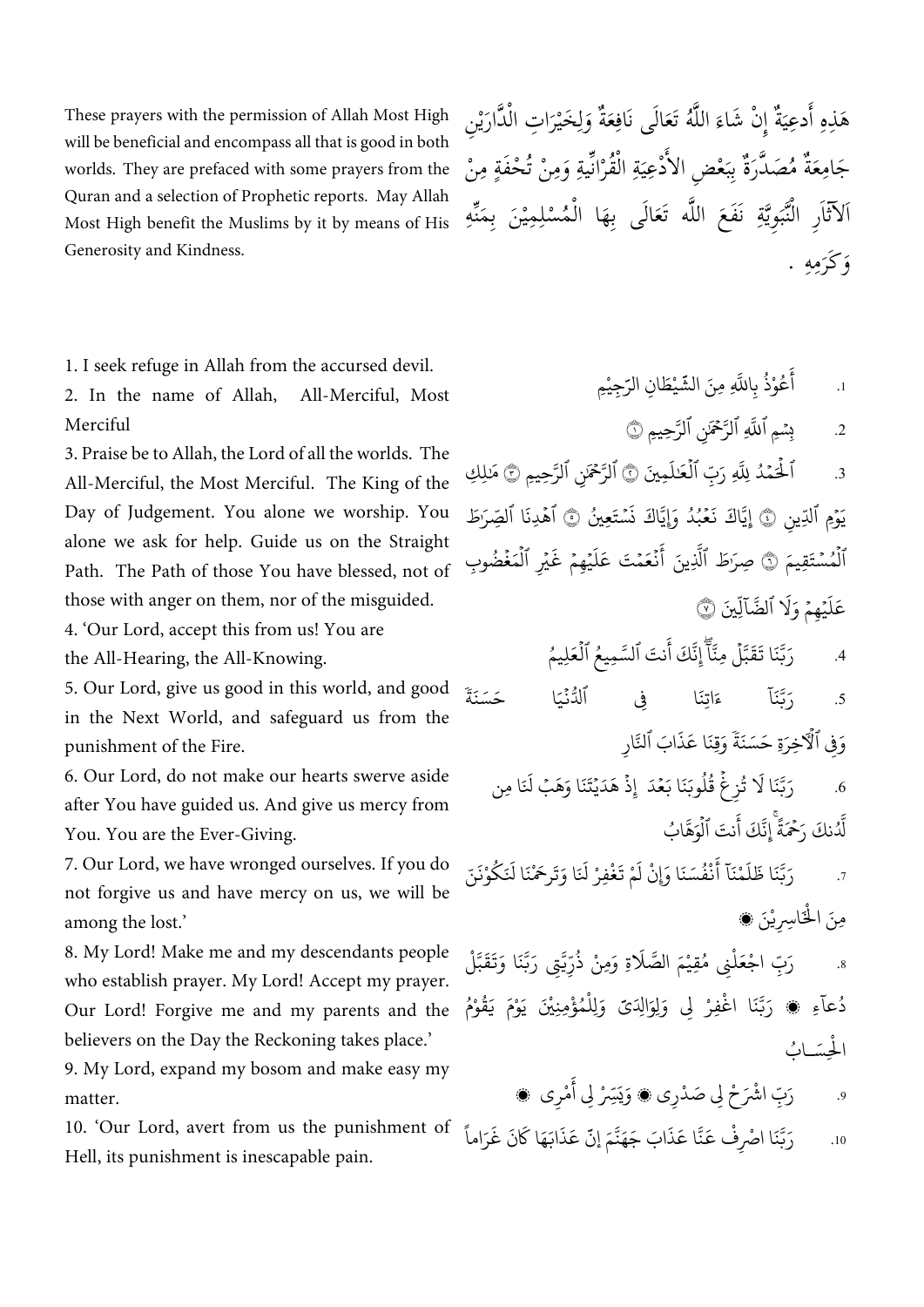11. 'Our Lord, give us joy in our wives and children and make us a good example for those who have piety.

12. 'My Lord, keep me thankful for the blessing You bestowed on me and on my parents, and keep me acting rightly, pleasing You. And make my descendants righteous. I have repent to You and I am truly one of the Muslims.

13. 'Our Lord, forgive us and our brothers who preceded us in faith and do not put any rancor in our hearts towards those who have faith. Our Lord, You are All-Gentle, Most Merciful.

14. My Lord! Forgive me and my parents and all who enter my house as believers, and all the men and women of the believers. But do not increase the wrongdoers except in ruin!

15. My Lord, have mercy on them just as they brought me up when I was young. (thrice)

16. There is no god except You, glory be to You, and indeed I have been from the oppressors.

17. O Allah, I ask you by means of that I bear witness that You are Allah, there is no god except you, the unique and everlasting, the one who has not given birth and is not born, and no one is comparable to him.

18. O Allah, I ask You by the fact that all praise is due to You, there is no god except you alone without partner, the most merciful and most beneficent, the creator of the heavens and the earth, Lord of majesty and generosity, O Living and self-subsisting, O Most Merciful one.

19. O Allah, I ask you for well-being in this world and the next.

20. O Allah, I ask You for forgiveness and wellbeing in my religion, worldly affairs, family and wealth.

21. O Allah, I ask you for contentment with the divine decree, the coolness of life after death, the pleasure of gazing at your Countenance and a

.11 رَبَّنَا هَبْ لَدَ بْ لنَا مِ ْ ر<br>په أ ؚ<br>ا نْ أَزْوَاجِنَا وَذُرِّيَّاتِنَا قُرَ ْ ُمُّ بِهِ ور و ة أُعْيُنٍ وَاجْعَلْنَا أ ؚ<br>; <u>ٔ</u> ْ ڶۣڵٛؽؙؾ<u>ؖٞۊؚۑ۠</u>ۘؗڽؘ ْ ر<br>د ِ ني إ <sup>ن</sup> ، َ انا

.11 رَ بِّ أَوْزِعْنِي أ ْ ؚ<br>ٔ ء<br>ع ۽ أ أ ْ نْ أَشْكُرَ نِعْمَتَ ْ ر<br>م <u>ّ</u> َ كَ َ ش لتِي ِ<br>ع أَنْعَمْتَ عَلَى <sub>وَ</sub>عَلَى ْ ْ وَالِدَىّ وَأَنْ أَ أ أ ؚ<br>ا نْ أَعْمَلَ صَـ ؚ<br>; لَ صَـالِحاً تَـ  $\tilde{1}$ اً تَرْضَاهُ وَأَ **ٔ** ر<br>م ِ<br>په أ ْ صْلِحْ لِي فِي ذُرِّيَّتِي إِذِّ <u>ٔ</u> ُمُّ بِهِ **:** نِّی تُبْتُ ِ<br>پ ْ ِ إ <u>ٔ</u> ً<br>آ لَيْكَ وَإِذِّ **:** نِّي منَ الْمُسْلِمِيْنَ ، ْ ر<br>م ْ

.11 رَبَّنَا اغْفِرْ لَدَ ْ رْ لَنَا وَلِإِخْوَانِنَا الَّذِ ْ <u>ٔ</u> ر<br>آ ا الَّذِيْنَ سَبَقُوْنَا بِالْإِيْمَانِ وَ ا<br>ا ؚ ؚ<br>ا ْ ْ  $\tilde{1}$ َل <u>ا</u>  $\ddot{\cdot}$ تَجْعَلْ فِي قُلُوْبِنَا غِ <u>ا</u>  $\ddot{\cdot}$ ا ْ ا<br>آ ل ِ ْ لِلذِ بر<br>آ لَّذِيْنَ آمَنُواْ رَبَّذَ ا<br>ا ُ ْ نَا إِنَّكَ رَؤُوفٌ رَ و<br>و ِهِ وفٌ رَحِيْمٌ ، .11 رَبِّ اغْفِرْ لِى وَلِوَالِدَىّ وَلِمَنْ دَخَلَ بَ ْ ْ ْ ر<br>آ لَ بَيْتِيَ مُؤْمِ ْ ُ ْ  $\tilde{1}$ نا وَلِلْمُؤْمِنِيْنَ وَالْمُؤْمِنَـاتِ ، ؚ<br>ا ر<br>ر ْ <u>ٔ</u> ُ ْ

> .11 رَبِّ ارْحَمْهُمَ **ٔ** ر<br>ر ً<br>ئىم ا كَمَا رَبَّيَـانِي صَغِيْر<sup>اً</sup> ْ ش ) ثلثا ( ،

 $.16$ ً<br>آ ِ َل إ َ َ لة إِ<br>أ ءَ<br>آ َل ہ<br>ج أ ن س تَ ب َ ح َ ْ ُ ؚ<br>ا انَكَ إِذِّ ْ نِّي كُنْتُ مِنَ الظَّالِمِيْنَ ، ر<br>م ْ

ُه َت ألل َّ َك أ َ ْشَه .71 ُد أ ي أ ِانَك بِ ْسا ي أ م أ ِنَّ ُه أَل س<br>ا نْ أ ن اً بر<br>نو لُ أ أ بر<br>نو ٌ<br>أ ل ْ لَا إِلَهَ إِلَّا أَنْتَ اَلْأَحَدُ الْصَّمَدُ ، اَلَّذِي لَمْ يَلِدْ وَلَمْ لَ َ ِ ل  $\frac{1}{2}$ س<br>ب ْ م<br>أ ْ نْ اً نه<br>کا يُوْلَدْ ، وَلَمْ يَكُنْ لَهُ كُفْواً أَحَدْ ،  $\frac{1}{2}$ لَ َ َ لَ

.71 أ َه أ ِل َح ْمُد لَأ أ ِلَ َك أل ن لَ َّ َ َك بِا ْسا ي أ م أ ِنَّ ُه أَل نة<br>كا ْ لُ َ اً ز تة<br>أ ل ْ تَ وَحْدَكَ لَا شَرِيْكَ لَكَ ، اَلْحَنَّانُ اَلْمَنَّانُ بَدِيْعُ  $\frac{1}{2}$ ْ نة<br>خـ ْ ہ<br>یا نْ َ أ ا  $\frac{1}{2}$ الْسَّمَاوَاتِ وَالأَرْضِ ، يَا ذَا الْجَلَالِ وَالإِكْرَامِ ، يَ َ َ ْ  $\frac{1}{2}$ ء<br>ا َ أ َ ْ حَيُّ يَا قَيُّوْمٌ ، يَا أَرْحَمَ الرَّاحِمِيْنَ ،  $\frac{1}{2}$ ي ن<br>با أ ِّن<br>ز َ ستة<br>أم

19. اَلْلَّهُمَّ إِنِّي أَسْأَلُكَ الْعَافِيَةَ فِيْ الدُّنْيَا وَالْآخِرَةِ ، َ ە<br>ر َ  $\frac{1}{2}$ ْ  $\tilde{\mathbf{r}}$ ي ِ ُ<br>ء لُ أ اً بر<br>نو ٌ<br>ل ل ْ 20. اَلْلَّهُمَّ إِنِّي أَسْأَلُكَ الْعَفْوَ وَالْعَافِيَةَ فِيْ دِيْنِي بنبة ي ْ  $\tilde{\mathbf{r}}$ ي ِ  $\tilde{\bm{z}}$ َ ُ<br>ء لُ َ أ بر<br>نو تة<br>أ ل ْ وَدُنْيَايَ وَأَهْلِي وَمَالِي ،  $\tilde{\lambda}$ اً أ َ ا  $\frac{1}{2}$ 

لُ أ 21. اَلْلَّهُمَّ إِنِّي أَسْأَلُكَ الرِّضَا بَعْدَ الْقَضَاءِ ، وَبَرْدَ أ بر<br>نہ ن<br>أ ة<br>ل ل ْ ب َ ْ الْعَيْشِ بَعْدَ الْمَوْتِ ، وَلَذَّةَ النَّظَرِ إِلَى وَجْهِكَ ، َ ْ ٌ<br>م ي ُ<br>ء وَالْشُّوْقِ إِلَى لَقَائِكَ فِي غَيْرِ ضَرَّاءَ مُضِرَّةٍ ، وَلَا فِتْنَةٍ ِ َ ë ن<br>ز بو<br>م ة<br>م ِّن<br>ز ْ ِ<br>ئ ند<br>ش ْ َ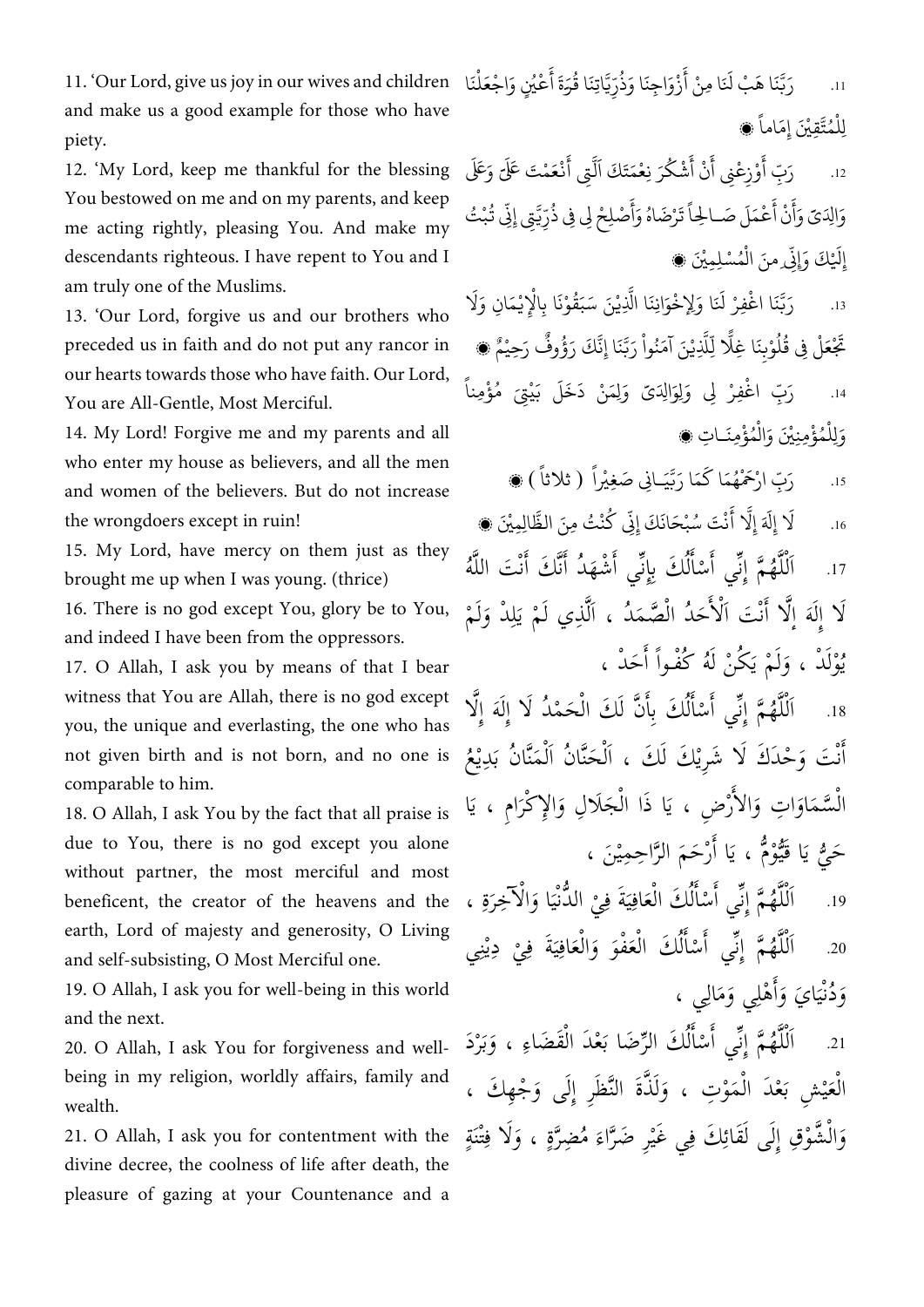desire to meet You, without misfortune which will cause me harm nor a trial which will lead me astray. I seek refuge in You that I oppress anyone or be oppressed, nor transgress against another or be transgressed against, nor commit a mistake or sin which will not be forgiven.

22. O Allah, I ask You for sound faith, good manners with conviction, salvation which is followed by success, mercy, granting me wellbeing, forgiveness and Your pleasure.

23. O Allah forgive my sins, make spacious my abode and bless me in my provision.

24. O Allah, I seek refuge in Your pleasure from Your anger, and Your forgiveness from Your punishment. [O Allah] I seek refuge in You from Your punishment, I am incapable of praising You, for You are as You have described Yourself.

25. O Allah, guide me to the best of manners, the best of which no one guides to except You. [O Allah] turn its bad away from me, for no one can repel its bad except You.

26. O Allah, forgive me all of my sins, the small and the major, the first and the last, those committed openly and in private. My Lord, grant my soul its strength and purify it for You are the best of those who purify it. You have complete power over it and are its Master.

27. O Allah, I ask You from the best that which your righteous servants have asked You, and I seek refuge in You from that which Your righteous servants have sought refuge in.

28. O Allah, help me to make remembrance of You, thank You and worship You in the best way.

29. O Allah, I ask You for wholesome provision, beneficial knowledge and actions which are accepted.

مُضِلَّةٍ ، وَأَعُوْذُ بِكَ أَنْ أَظْلِمَ أَوْ أُظْلَمَ ، أَوْ أَعْتَدِيَ َ اً اً ِ اً أ َ َّ و<br>م وْ يُعْتَدَى عَلَيَّ ، أَوْ أَكْسِبَ خَطِيْئَةً أَوْ ذَنْباً لَا تَغْفِرُهُ اً اً اً أ  $.22$ ۠**ٔ** اَلْلَّهُمَّ إِنِّي أَسْأَلُكَ صِحَّةً فِيْ إِيْمَانٍ وَإِيْمَاناً فِيْ َ ْ نة<br>ح لُ أ اً بر<br>نو ٌ<br>أ ل ْ حُسُنِ خُلُقٍ ، وَنَجَـاةً يَتْبَعُهَا فَـلَاحٌ ، وَرَحْمَةً مِنْكَ  $\frac{1}{2}$ نَ َ ْن وَعَافِيَةً وَمَغْفِرَةً مِنْكَ وَرِضْوَاناً ، .<br>ز َ  $\frac{1}{2}$ ي ِ

.11 َدأرِي ِي ف ِي َ س ْع ل َو َذنْبِي و ِي ر م أ ْغفِ ُه أَل **ٔ ٔ ٔ** ل ْ نہ<br>ا تو<br>ا ل ْ وَبَارَكْ لِيْ فِيْ رِزْقِيْ ، ْ ْ ْ ا<br>ما  $\frac{1}{2}$ ب َ

َخ ِط .11 َك ، ْن س َضا َك مِ ُعْوُذ بِر ي أ م أ ِنَّ ُه أَل  $\tilde{\phantom{a}}$ .<br>ز أ ٌ<br>أ ل ْ وَبِمُعَافَاتِكَ مِنْ عَقُوْبَتِكَ ، وَأَعُوْذُ بِكَ مِنْكَ لَا ِ ت  $\frac{1}{2}$ ِ<br>با ُ<br>ء بِ َ اً أ َ حْصِي ثَنَاءً عَلَيْكَ أَنْتَ كَمَا أَثْنَيْتَ عَلَى نَفْسِكَ ، نْ أ ْ ً اً أ 25. اَلْلَّهُمَّ اهْدِنِيْ لِأَحْسَنِ الْأَخْلَاقِ لَا يَهْدِي م<br>أ ْ م<br>أ ِ ل ْ ْ نہ<br>ا تة<br>أ ل ْ  $\frac{1}{2}$ اً لِأُحْسَنِهَا إِلَّا أَنْتَ ، وَاصْرِفْ عَنِّي سَيِّئَهَا لَا يَصْرِفُ ة<br>لا .<br>ب م<br>أ ِ  $\frac{5}{1}$ ي  $\tilde{\cdot}$ بر<br>م َ نْ  $\frac{1}{2}$ ِ<br>مگ ي عَنّي سَيِّئَهَا إِلّا أُنْتَ بر<br>م نْ َ نة<br>كا

26. اَلْلَّهُمَّ اغْفِرْ لِيْ ذَنْبِيْ كُلُّهُ دِقَّةُ ، وَجِلَّهُ وَأَوَّلَهُ نه<br>م ٌ<br>ل ل ْ ٌ<br>ل ْ ل ْ َ اُ أ َ وَآخِرَهُ وَعَلَانِيَّتَهُ وَسِرَّهُ ، رَبِّ أَعْطِ نَفْسِيْ تَقْوَاهَا َ **ٔ** َ َ ََّت ي ِ،<br>پا زا وَزَكِّهَا أَنْتَ خَيْرُ مَنْ زَكَّاهَا أَنْتَ وَلِيَّهَا وَمَوْلَاهَا ، ي ا ا َ نْ اً ا نْ َ 27. أنَّهُمَّ إِنِّي أَسْأَلُكَ مِبَادُكَ أ اً بر<br>نہ ٌ<br>ل ل  $\tilde{\cdot}$ ب لَ أ آ  $\tilde{\cdot}$  $\tilde{\lambda}$ **ّ** الصَّالِحُوْنَ ، وَأَعُوْذُ بِكَ مِنْ شَرِّ مَا عَاذَ مِنْهُ عِبَادُكَ  $\tilde{\cdot}$ ب ْن ر<br>م ر اُ أ َ ِ ن<br>ب الصَّالِحُوْنَ ، ِ ن<br>ب

َ ُح ْس .18 ِن ُش ْكـِر َك و ْكـِر َك و ني َعَلى ذِ عِ م أ ُه أَل َ بر<br>م أ نہ<br>ا تة<br>أ ل ْ عِبَادَتِكَ ، ِ<br>پ  $\frac{1}{2}$ ب

29. اَلْلَّهُمَّ إِنِّي أَسْأَلُكَ رِزْقاً طَيِّباً ، وَعِلْماً نَافِعاً ،  $\frac{5}{1}$ لُ أ أ بر<br>نو ٌ<br>ل ل ِ وَعَمَلاً مُتَقَبَّلاً نَّة<br>م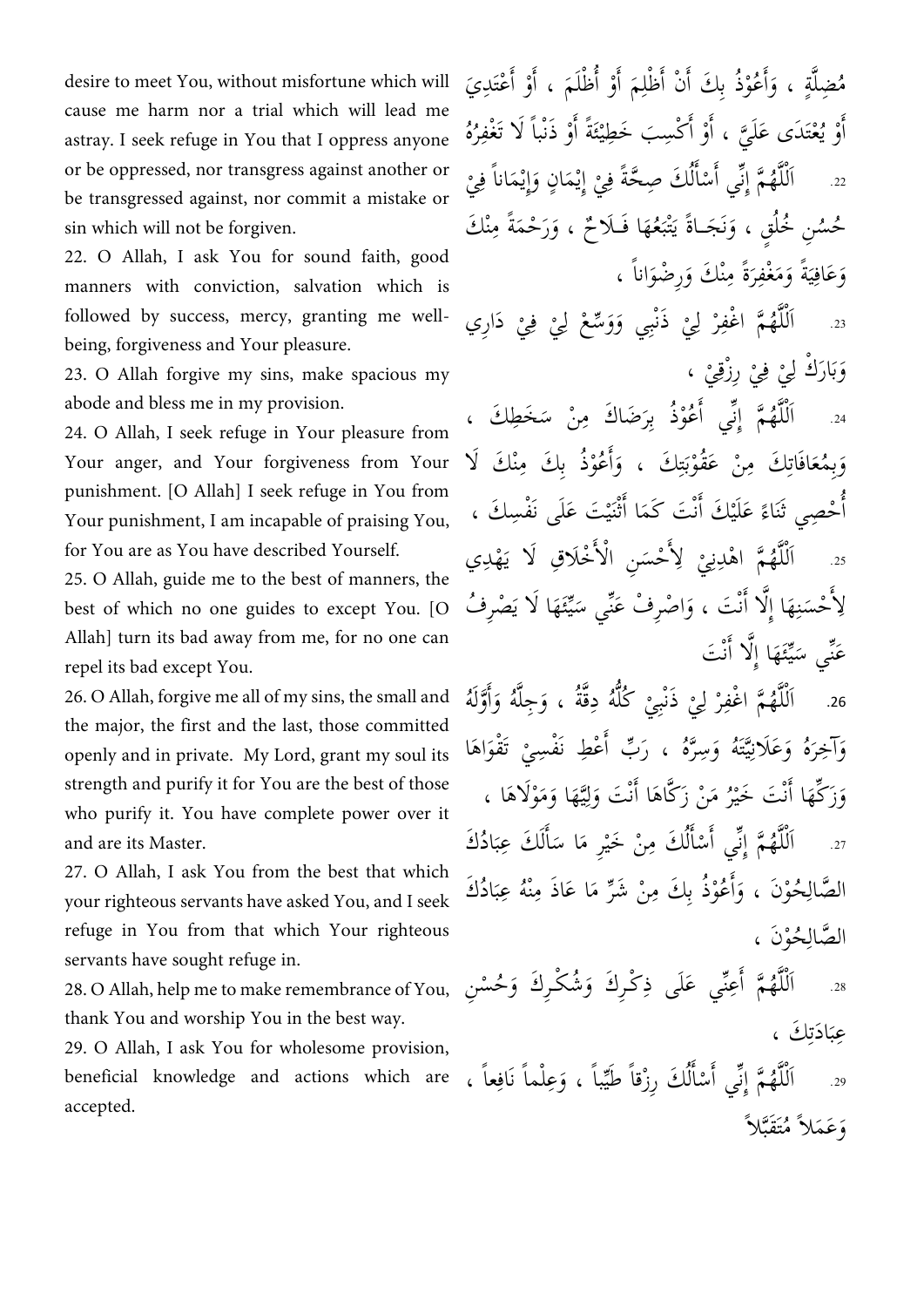30. O Allah, expand my bosom and make easy my matter. I seek refuge in You from the whisperings of the heart, problems in my religion and the tribulation of the grave.

31. O Allah, guide me aright with the correct guidance, purify me with reverent fear, and forgive me in the next world and this world.

32. O Allah, I ask You for beneficial knowledge, abundant provision and cure from all illnesses.

33. O Allah, I ask You for permanent blessings which do not change nor disappear.

34. O Allah, I ask You for safety on the day of fear. 35. O Allah, have mercy on me by my leaving sins as long as You allow me to live. [O Allah] have mercy on me that I involve myself in that which does not concern me and bless me with that which makes You pleased with me.

36. O Allah, You are Most Forgiving and love Forgiving, so please forgive me.

37. O Allah, suffice me with lawful provision from You from unlawful provision. [O Allah] free me by means of Your generosity from all other than You. 38. O Allah, I seek refuge in Your power, there is no god except You, that You misguide me. You are the Living who does not perish whilst the jinn and humans perish. (thrice)

39. O Allah, we seek refuge in You from the hardships of tribulation, being gripped by wretchedness, misfortune and our enemies rejoicing at our loss.

40. O Allah, I seek refuge in You from the evil of that which I know and from the evil of that which I do not know.

ْم .11 ِري ِي أ َ سر َص ْدرِي ، و ِي َ ْح ل م أ ْشر ُه أَل َ ل ْ ي َ ْ نہ<br>ا ٌ<br>أ ل ْ وَأَعُوْذُ بِكَ مِنْ وَسَاوِسِ الصَّدَرِ وَشَتَاتِ الْأُمَرِ وَفِتْنَةِ ٌ<br>⊬  $\tilde{\cdot}$ اً ِ َ  $\tilde{\lambda}$ م<br>ا ە<br>| الْقَـبَرِ ،  $\tilde{\cdot}$ ْ 31. اَلْلَّهُمَّ اهْــدِنِيْ بِالْهُدَى ، وَنَقِّنِي بِالتَّقْـوَى ، َ َ ْ **ٔ** نہ<br>ا ٌ<br>ل ل ْ ْ وَاغْفِرْ لِيْ فِيْ الْآخِرَةِ وَالْأُوُّلَى ، َ أُم ْ َ <u>بن</u> .<br>ز ْ ْ ْ ل ِس .11 عاً َرِ ْزقاً و عاً ، و ْلمـاً نَاف َك عِ ْسا ي أ م أ ِن ُه أَل أ َ ِ لُ أ َ ۔<br>نہ نہ<br>ا تة<br>ك ل ْ ، وَشِفَاءً مِنْ كُلِّ دَاءٍ ، ً َ َّ ِذي لَ .11 أ ْ َم أل ُمقِ ْ َم أل نعِ َك ألَّ ْسا ي أ م أ ِنَّ ُه أَل ي ْ ي لُ أ أ بر<br>نو ٌ<br>أ ل ْ ځوْلُ وَلَا يَزُوْلُ ، َ ي ْس .11 ي أ م أ ِن ُه َخْو ِف أَل ، ْ َ ْوَم أل َن ي ْم أ َك أل أ بر<br>نر نہ<br>ا ة<br>ل ل ْ م<br>ا ْ لُ َ اً 35. اَلْلَّهُمَّ ارْحَمْنِي بِتَرْكِ الْمَعَاصِي أَبَداً مَا أَبْقَيْتَنِي ْ ب َ ر<br>م ب َ ُ<br>ء ْ ْ نہ<br>ا تة<br>ك ل ْ ، وَارْحَمْنِي أَنْ أَتَكَلَّفَ مَا لَا يَعْنِيْنِي ، وَارْزُقْنِي أ َ بنبة ْ ي .<br>ب َ َّ أ َ حُسُنَ النَّظَرِ فِيْمَا يَرْضِيْكَ عَنِّي ، بر<br>م **ّ** ْ ي ِ<br>قِي 36. اَلْلَّهُمَّ إِنَّكَ عَفُوٌ تُحِبُّ الْعَفْوَ فَاعْفُ عَنِّي ، ن<br>ب و<br>تُ وہ<br>گ نه<br>م ٌ<br>ل ل َ ُ<br>ءَ ِ .17 ي َ ْغن َك و أمِ َك َع ْن َحر َحَلال ِي بِ م أ ْكفِ ُه أَل بذ ِ أ َ ا<br>ز ِ ند نہ<br>ا ٌ<br>ل ل ْ بِفَضْلِكَ عَمَّنْ سِـوَاكَ ، َ ِ

38. اَلْلَّهُمَّ ۖ إِنِّي أَعُوْذُ بِعِزَّتِكَ لَا إِلَهَ إِلَّا أَنْتَ أَنْ نْ أ نة<br>كا ِ<br>ئا ِّنْ<br>ز اً <u>۔</u><br>نہ ٌ<br>ل ل ْ تُضِلَّنِي ، أَنْتَ الْحَيُّ لَا تَمُوْتُ وَالْجِنُّ وَالإِنْسُ َ نة<br>-<br>— َ نة<br>يا ْ نْ اً بند ة<br>ل مُوْتُوْنَ ( ثلاثاً ) ،<br>. ي

َ َدْر ِك .19 ، و َلاءِ ِد أل ْن َجْهـ ُ ْوُذ بِ َك مِ ا نَع م أ ِنَّ ُه أَل  $\frac{1}{2}$ ب ْ نَّ<br>ف تة<br>أ ل ْ الشَّقَاءِ ، وَسُوْءِ الْقَضَاءِ ، وَشَمَاتَةِ الْأَعْدَاءِ ، م<br>أ ْ َ ْ ْن .11 َمِ ْم ُت و ا َعل م ْن َشر ُعْوُذ بِ َك مِ ي أ م أ ِنَّ ُه أَل ِ  $\tilde{\lambda}$ ر اُ بر<br>نو ٌ<br>ل ل ْ شرٌ مَا لَم أَعْلَمْ ، اً ز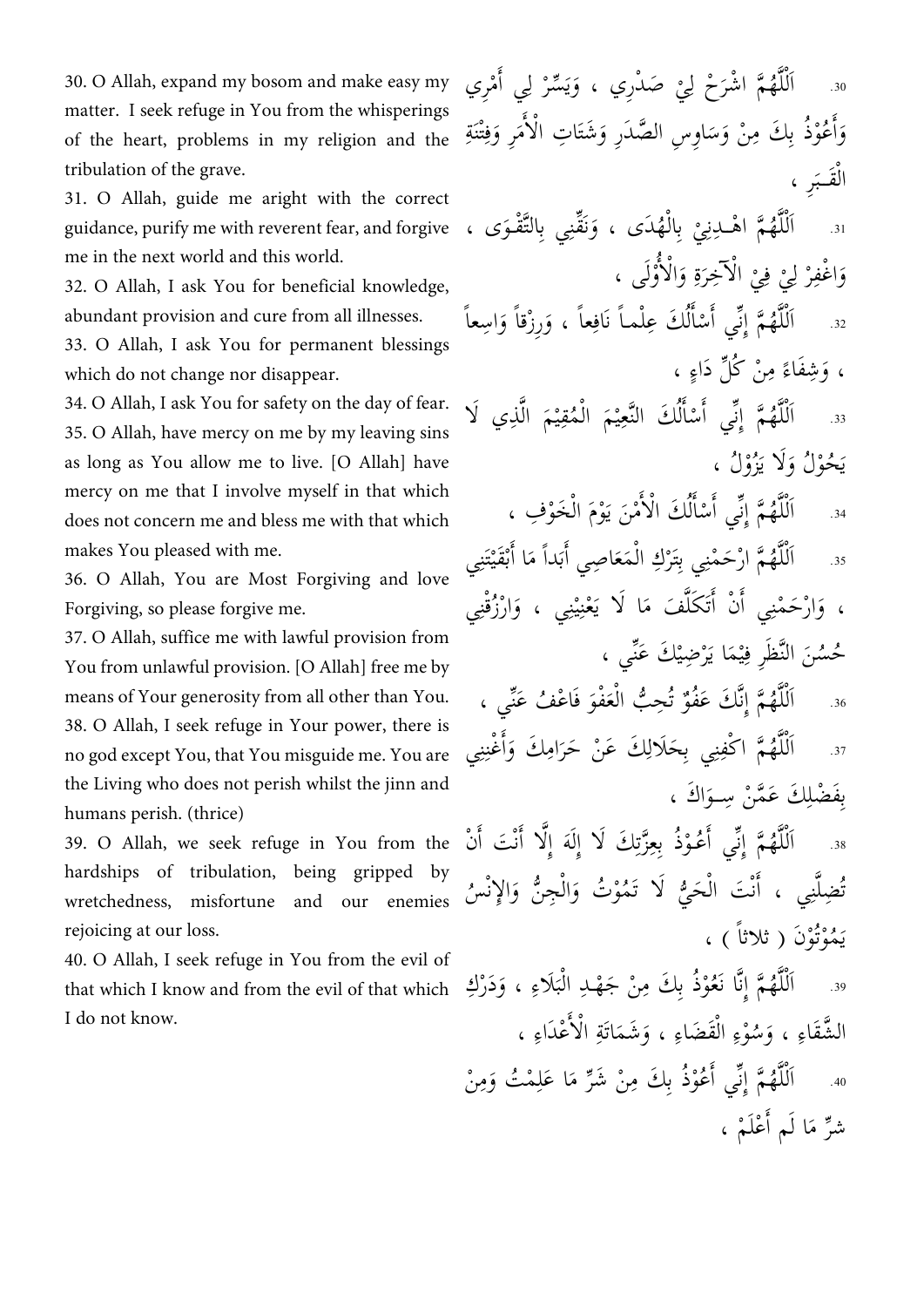41. O Allah, I seek refuge in You from the evil of that which I have done and the evil of that which I have not done.

42. O Allah, I seek refuge in You from the passing of Your blessings, the disappearance of Your forgiveness, the suddenness of Your retribution/punishment and all of Your anger.

43. O Allah, I ask You from the best of that which Your Prophet Muhammad asked You. [O Allah] I seek refuge in You from the evil which Your Prophet Muhammad sought refuge from. You are the One who can help and to you is the request, and there is no power or strength except through Allah.

44. O Allah, I seek refuge in You from knowledge which does benefit, a heart which is not fearful, a prayer which is not answered and a soul which is never content.

45. O Allah, I seek refuge in You from desertion or experiencing trials in our religion.

46. O Allah, I seek refuge in You from disputation, hypocrisy and bad character traits.

47. O Allah, the turner of the hearts, turn our hearts towards Your obedience.

48. O Allah, I ask You for steadfastness in the religion, I ask You to grant me firm resolution to pursue correct guidance, I ask You to enable me to be thankful for Your blessings and worship You in the best way. I ask You for a tongue which speaks the truth, a sound heart and upright character. I seek refuge in You from the evil that is in Your knowledge and I ask You for all the good which exists in Your knowledge. I ask You for forgiveness for all that You know of for You have knowledge of all of the unseen matters.

49. O Allah, grant us of Your reverential fear that which turn us away from Your disobedience, and Your obedience that which will lead us to Your paradise, and conviction which will make easy for 4. اَلْلَّهُمَّ إِنِّي أَعُوْذُ بِكَ مِنْ شَرِّ مَا عَمِلْتُ وَمِنْ ر<br>م ر<br>ز اً بر<br>نو ٌ<br>أ ل شَرٌ مَا لَم أَعْمَلْ ، اً ز ِل .11 َحو َك و َمت ْع أ ِل ن ْن َزو ُعْوُذ بِ َك مِ ي أ م أ ِنَّ ُه أَل دّ َت َ ِ: ِ<br>ن َ اً :<br>نې ٌ<br>أ ل ْ عَافِيَتِكَ ، وَفُجَأَةِ نِقْمَتِكَ وَجَمِيْعِ سَخَطِكَ ،  $\tilde{\cdot}$ ِ ِ ذ ِ أ َ ِ ت  $\frac{1}{2}$ ي ِ  $-43$ ْ اَلْلَّهُمَّ إِنِّي أَسْأَلُكَ مِنْ خَيْرِ مَا سَأَلَكَ مِنْهُ نَبِيُّكَ لُ أ أ بر<br>نو ٌ<br>أ ل نة<br>م ە<br>. لَ َ اً  $\tilde{\phantom{0}}$ َ مُحَمَّدٌ ۚ ، وَأَعُوْذُ بِكَ مِنْ شَرِّ مَا اسْتَعَاذَكَ مِنْهُ نَبِيُّكَ نة<br>بد ْن َ<br>ہ ر<br>م ر<br>ز َ أ َ مُحَمَّدٌ ، وَأَنْتَ الْمُسْتَعَانُ وَعَلَيْكَ الْبَلَاغُ ، وَلَا  $\frac{1}{2}$ ب ْ **ّ** ُ<br>ہ ْ نْ اً أ َ حَوْلَ وَلَا قُوَّةَ إِلَّا بِاللَّهِ ، ن<br>ا نہ<br>کا ىن<br>و َ 4. اَلْلَّهُمَّ إِنِّي أَعُوْذُ بِكَ مِنْ عِلْمٍ لَا يَنْفَعُ ، وَقَلْبٍ اُ بر<br>نہ ٌ<br>ل ل َ  $\frac{1}{2}$ 

لَا يَخْشَعُ ، وَدُعَاءٍ لَا يَسْمَعُ ، وَنَفْسٍ لَا تَشْبَعُ ، َ  $\frac{1}{2}$ ْو .11 َنا أ ْعَقابِ ِج َع َعلَى أ َ ْن نَر ُ ْوُذ بِ َك أ ا نَع م أ ِنَّ ُه أَل اً اً ْ َّ تة<br>أ ل ْ نَفْتِنَ عَنْ دِيْنِنَا ، ِ<br>ب ِ<br>خ ي ِ<br>ب

نَفا ِق .11 أل شَقا ِق و ْن أَل ُعْوُذ بِ َك مِ ي أ م أ ِن ُه أَل َ اً نې نہ<br>ا تة<br>أ ل ْ وَسُوْءِ الْأُخْلَاقِ ، م<br>أ ْ

اَلْلَّهُمَّ مُصَرِّفَ الْقُلُوْبِ صَرِّفْ قُلُوْبَنَا عَلَى .17  $\tilde{\mathbf{r}}$ ر ْ ر نہ<br>ا ٌ<br>ل ل ْ طَاعَتِكَ ، ِ

ْم .18 ِر ، أ أل ِي ا َت ف َك ألث ْسا ي أ م أ ِنَّ ُه أَل َ َك ْسا وأ ء<br>ا ە<br>ر **ٔ**  $\tilde{\cdot}$ ب نة<br>قنا و<br>ل أ اً بر<br>نو ٌ<br>ل ل ْ و<br>ل أ عَزِيْمَةَ الرُّشْدِ ، وأَسْأَلُكَ شُكَرَ نِعْمَتِكَ وَحُسْنَ ِ ِ<br>نِ ذ َ لُ أ اً نة<br>ز عِبَادَتِكَ ، وأَسْأَلُكَ لِسَاناً صَادِقاً وَقَلْباً سِلِيْماً وَخُلُقاً َ ي ِ َ <u>ا</u> لُ أ اً ِ<br>پ  $\frac{1}{2}$ ب مُسْتَقِيْماً ، وَأَعُوْذُ بِكَ مِنْ شَرِّ مَا تَعْلَمُ وَأَسْأَلُكَ مِنْ لُ أ اً أ َ ر<br>م ر<br>ز أ أ َ ي خَيْرِ مَا تَعْلَمُ ، وَأَسْتَغْفِرُكَ مِمَّا تَعْلَمُ إِنَّكَ أَنْتَ عَلَّامُ و<br>ز اً أ َ ر<br>م ْ نْ َ الْغَيُّوبِ ، ن<br>پر ْ

اَلْلَّهُمَّ اقْسِمْ لَنَا مِنْ خَشِيَتِكَ مَا يَحُوْلُ بَيْنَنَا .19 **ّ** ي  $\frac{1}{2}$ ر<br>م ِ ت  $\frac{1}{2}$ نہ<br>ا تو<br>ل ل ْ وَبَيْنَ مَعْصِيَتِكَ ، وَمِنْ طَاعَتِكَ مَا تُبَلِّغُنَا بِهِ جَنَّتَكَ ُسَا تر<br>ما ل  $\frac{1}{2}$ ر<br>م ِ ِ ت  $\frac{1}{2}$ ي  $\frac{1}{2}$ ب َ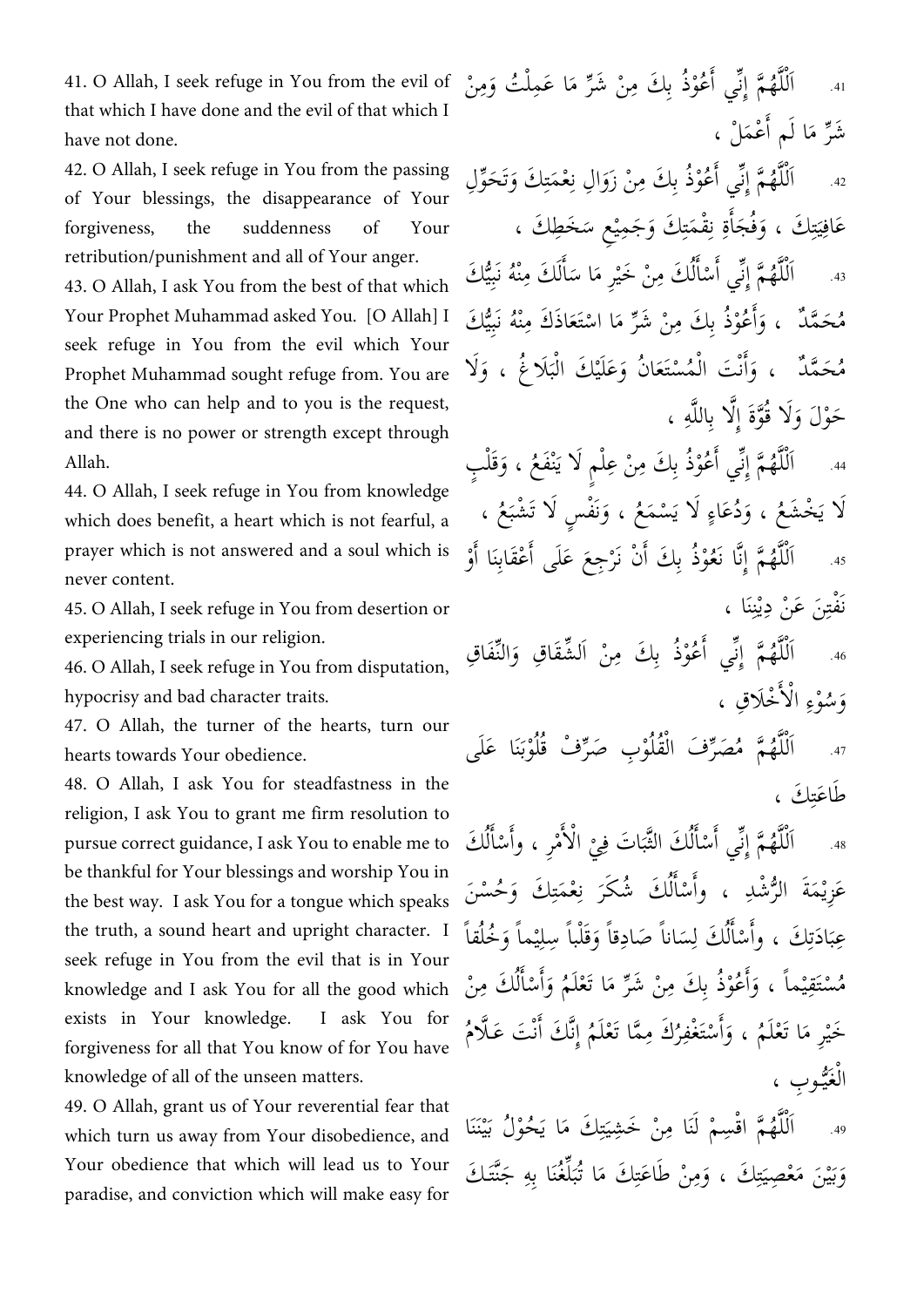us the difficulties of this world. Bless us in our hearing, sight and bodily strength as long as You allow us to live to the end of our lives. Let our vengeance against those who have oppressed us and give us victory against those who show enmity to us. Do not make our difficulties in our religion nor make this world the greatest of our worries nor the utmost of our knowledge, and do not give authority over us one who will not have mercy upon us.

protect me from the evil of myself.

51. O Allah, I ask You for Your love and the love of the one who loves You and action which will allow us to attain Your love.

52. O Allah, the turner of hearts establish my heart upon Your religion.

53. O Allah, I ask You for faith which will not waver, blessings which will not expire and the company of our Prophet Muhammad in the highest levels of everlasting paradise.

54. O Allah, I ask You for all good, the immediate and that which is in the distant future, that which I know of and that which I am unaware of. I seek refuge in You from all evil, that which is immediate and that which is in the distant future, that which I know of and that I am unaware of.

55. O Allah, I ask You for paradise and that which draws closer to it from speech and actions. I seek refuge in You from the fire and that which draws closer to it from speech and actions. I ask You to make all predestination for me good and I ask You to make that which You have predestined in my matters that their ending be good.

56. O Allah, grant me a good ending in all of matters, protect me from being disgraced in this world and the punishment of the next world.

ت ، وَمِنَ الْيَقِيْنِ مَا تَهُوْنُ بِهِ عَلَيْنَا مَصَائِبَ الدُّنْيَا وَمَتِّعْنَا  $\tilde{\mathbf{r}}$ ِ<br>پُ َ **ٔ** ي ي ْ سْمَاعِنَا وَأَبْصَارِنَا وَقُوَّتِنَا مَا أَحْيَيْتَنَا ، وَاجْعَلَهُ لَ ๎๎<br>๎ أ َ ي  $\frac{1}{2}$ اً ِ<br>پا ت ة<br>و َ ب َ أ آ  $\tilde{\mathbf{S}}$ ب الْوَارِثَ مِنَّا وَاجْعَلْ ثَأْرَنَا عَلَى مِنْ ظَلَمَنَا ، وَانْصُرْنَا ْ َ ه<br>أ أ َ ن<br>نہ َ عَلَى مَنْ عَادَانَا وَلَا تَجْعَلْ مُصِيْبَتَنَا فِيْ دِيْنِنَا ، وَلَا َ ِ ْن ه<br>يو **ٔ**  $\tilde{\cdot}$ ب ْ ر<br>م َ تَجْعَلِ الدُّنْيَا أَكْبَرَ هَمِّنَا وَلَا مَبْلَغَ عِلْمِنَا ، وَلَا تُسَلِّطْ  $\tilde{\mathbf{r}}$ ُ<br>ء َ ْل لَ ە<br>: ب  $\tilde{\lambda}$ َ  $\frac{1}{2}$ ب عَلَيْنَا مَنْ لَا يَرْحَمُنَا ،

.50 ر apon as.<br>أَللَّهُمَّ أَلْهِمْنِي رُشْدِي ، وَأَعِذْنِي مِنْ شَرِّ 50. O Allah, inspire me to the right path and اً أ َ و<br>ر ْ ل َ نه<br>م ٌ<br>ل ل ْ نَفْسِي ،

> .11 َك ِحب َ ْن ي ب م َ ُح َك و َك ُحب ْسا ي أ م أ ِنَّ ُه أَل س<br>ج و<br>يه ن<br>آ نا<br>م لُ أ اً نې ٌ<br>ل ل ْ وَالْعَمَلَ الَّذِيْ يُبَلِّغُنَا خُبَّكَ ، ۔<br>ا ل  $\tilde{\cdot}$ ب ر<br>پ َ ِسَا<br>ج

> s2. اَلْلَّهُمَّ يَا مُقَلِّبَ الْقُلُوْبِ ثَبِّتْ قَلْبِي عَلَى دِيْنِكَ ْ آ<br>ا پو<br>م  $\frac{1}{2}$ نہ<br>ا تة<br>ك ل ْ ە<br>يا ه<br>يو :<br>ب نز s3. اَلْلَّهُمَّ إِنِّي أَسْأَلُكَ إِيْمَاناً لَا يَرْتَدُّ وَنَعِيْماً لَا ي َ ن<br>پ َت ْ لُ أ أ بر<br>نو نہ<br>ا ٌ<br>ل ل ْ نْفَدُ ، وَمُرَافَقَةَ نَبِيَّنَا مُحَمَّدٍ ۖ فِيْ أَعْلَى دَرَجَةِ جَنَّةِ ا<br>ما  $\frac{1}{2}$ ي ِّبا<br>م َ أ ْ الْخُلْدِ ، ْ

> sa. اَلْلَّهُمَّ إِنِّي أَسْأَلُكَ مِنْ اَلْخَيْرِ كُلِّهِ عَاجِلِهِ وَآجِلِهِ ِ َ ِ Ĵ **ّ** ْ لُ أ أ بر<br>نو ٌ<br>ل ل ْ ر مَا عَلِمْتُ مِنْهُ وَمَا لَمْ أَعْلَمْ ، وَأَعُوْذُ بِكَ مِنَ الشَّرِّ اً أ َ اً ر<br>م ْن ِ ر<br>م كُلُّهِ عَاجِلِهِ وَآجِلِهِ مَا عَلِمْتُ مِنْهُ وَمَا لَم أَعْلَمْ ، أ  $\tilde{\lambda}$ ْن ِ  $\tilde{\lambda}$ ِ َ ِ ۔<br>أ ن<br>نه ss. اَلْلَّهُمَّ إِنِّي أَسْأَلُكَ الْجَنَّةَ وَمَا قَرَبَ إِلَيْهَا مِنْ ْ لُ أ اً بر<br>نہ نہ<br>ا تة<br>أ ل ْ ي ر<br>م قَوْلٍ أَوْ عَمَلٍ ، وَأَعُوْذُ بِكَ مِنَ النَّارِ وَمَا قَرَّبَ إِلَيْهَا ي  $\tilde{\lambda}$ اً أ َ اً **ٔ** مِنْ قَوْلٍ أَوْ عَمَلٍ ، وَأَسْأَلُكَ أَنْ تَجْعَلَ كُلَّ قَضَاءٍ لِيْ ل لُ أ أ أ َ أ خَيْراً ، وَأَسْأَلُكَ مَا قَضَيْتَ لِيْ مِنْ أَمْرِيْ أَنْ تَجْعَلَ َ ْ  $\tilde{\lambda}$ لُ َ م<br>أ أ َ َت  $\frac{1}{2}$ ب عَاقِبَتَهُ رُشْداً ، و<br>ر

> s6. اَلْلَّهُمَّ أَحْسِنْ عَاقِبَتِي فِي الْأُمُوْرِ كُلِّهَا ، آ<br>ا م<br>ا ْ بن<br>من  $\tilde{\cdot}$ بَذِ ِ اً نہ<br>ا تو<br>ل ل ْ وَأَجِرْنِي مِنْ خِزْيِ الدُّنْيَا وَعَذَابِ الْآخِرَةِ ، <u>بُ</u> .<br>ز ْ  $\frac{1}{2}$ نډ ْ أ َ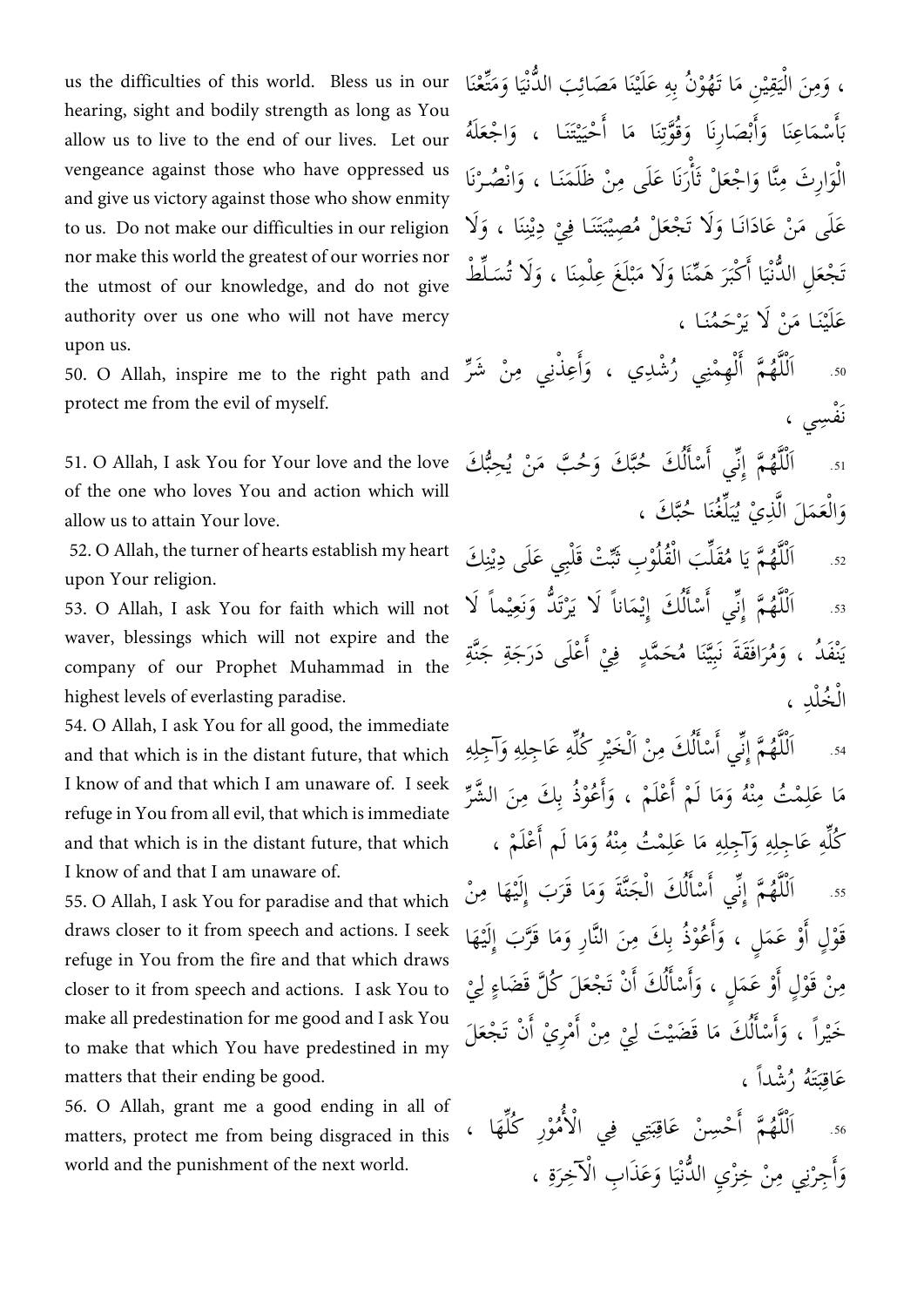57. O Allah, I ask You for every good whose treasures are in your possession. [O Allah] I seek refuge in You from the evil of all that You have control over.

58. O Allah, I ask You for a life of piety and a good ending without disgrace.

ounce in the serve sence, sence in sence, sence in sence, since in , sence in , sence in , sence in , sence in<br>وَخَيْرَ الْمَمَاتِ ، وَثَبَّتْنِي وَثَقَّلْ مَوَازِيْنِي ، وَحَقَّقْ rank, accept my prayers, forgive my mist 59. O Allah, I ask You for the best of supplications, the best of success, best of actions, best of rewards, best of lives, best of deaths. Give me steadfastness, make heavy my scales, realise my belief, raise my I ask You for the highest levels of Paradise. Amin. 60. O Allah, I ask You for the openings of goodness, its seal and all aspects of it. [O Allah I ask You for] The beginning [of good], its end, its outward, its inward and the highest levels of Paradise. Amin.

61. O Allah, I ask You of the best I bring, the best of that which I do, the best of that which I practice, the best of that which is inward and outward and the highest levels of Paradise. Amin.

62. O Allah, I ask You to raise my good standing, lighten the burden of my sins, rectify my matter, purify my heart, protect my private parts, enlighten my grave and forgive my sins. [O Allah] I ask You for the highest levels of Paradise. Amin. 63. O Allah, I ask You to bless me in my hearing, in my sight, in my soul, in my physical form, in my character, in my living, in my dying and in my action. [O Allah] accept my good actions and I ask You for the highest levels of paradise. Amin.

ِد .17 َك ُه بِي ُنـ ر َخَزأئ ل َخي ْن كُ َك مِ ْسا ي أ م أ ِن ُه أَل  $\tilde{\mathbf{r}}$ ِ ْ لُ أ َ ة<br>نو نہ<br>ا ٌ<br>أ ل ْ ، وَأَعُوْذُ بِكَ مِنْ شَرٍّ مَا أَنْتَ آخِذٌ بِنَاصِيَتِهِ ، نْ اً ز أ أ َ ؚ<br>ؾ ت  $\frac{1}{2}$ ي .18 ًة ِوي َْتًة س َم ًة و َشًة َتقِ َك َعي ْسا ي أ م أ ِن ُه أَل ن<br>بہ  $\tilde{\cdot}$ ي ∕<br>∧ ستا<br>ش ن<br>يا ْ لُ أ َ ة<br>نو نہ<br>ا ٌ<br>أ ل ْ وَمَرَدٌّاً غَيْرَ مَخْزِي ، وَلَا فَاضِحٍ ، َ  $\tilde{\lambda}$ َ

.19 .<br>ز اَلْلَّهُمَّ إِنِّي أَسْأَلُكَ خَيْرَ الْمَسْأَلَةِ ، وَخَيْرَ َ أ ْ .<br>ز لُ أ أ :<br>نې ٌ<br>أ ل ْ النَّجَاحِ وَخَيْرَ الْعَمَلِ ، وَخَيْرَ الثَّوَابِ وَخَيْرَ الْحَيَاةِ ْ ا<br>ز َ َ َ َ ا<br>ما َ ن<br>نه  $\tilde{\mathbf{r}}$ ي ِ ة<br>م فية<br>من َ ة<br>م َث َ ž َ ْ َ َ إِيْمَإِنِّي وَارْفَعْ دَرَجَتِي وَتَقَبَّلْ صَلَوَاتِي وَاغْفِرْ خَطِيْئَتِي ْ َ َ َ أ َ بر<br>نہ وَأَسْأَلُكَ الدَّرَجَاتِ الْعُلَى مِنَ الْجَنَّةِ آمِيْنَ ، ي نة<br>خـ ْ ر<br>و لُ َ اً أ َ

.11 ِ أت َك َفو ْسا ي أ م أ ِن ُه َمُه أَل أت َخو ِر و َخي َح أل َ لُ أ أ بر<br>نو نہ<br>ا ٌ<br>أ ل ْ ِ<br>ئا َ َ ْ ْ وَجَوَامِعَهُ ، وَأَوَّلَهُ وَآخِرَهُ وَظَاهِرَهُ وَبَاطِنَهُ ، وَالدَّرَجَاتِ َ ا  $\frac{1}{2}$ ب َ َ َ لَ َّ م<br>أ أ َ َ الْعُلَى مِنَ الْجَنَّةِ آمِيْنَ ، ي ن<br>نه ْ ر<br>ح

<sub>61.</sub> اَلْلَّهُمَّ إِنِّي أَسْأَلُكَ خَيْرَ مَا آتِي وَخَيْرَ مَا أَفْعَلُ  $\tilde{\lambda}$ َ ر<br>م لُ أ َ ۔<br>نہ تة<br>أ ل ْ وَخَيْرَ مَا أَعْمَلُ ، وَخَيْرَ مَا بَطَنَ وَخَيْرَ مَا ظَهَرَ ،  $\tilde{\mathbf{e}}$  $\tilde{\lambda}$ َ اً ر<br>م َ  $\tilde{\lambda}$ َ وَالدَّرَجَاتِ الْعُلَى مِنَ الْجَنَّةِ آمِيْنَ ، ي نة<br>خـ ْ ر<br>ح َ

هَ. اَلْلَّهُمَّ إِنِّي أَسْأَلُكَ أَنْ تَرْفَعَ ذِكْرِي وَتَضَعَ َ ْ لُ أ َ ۔<br>نہ ٌ<br>ل ل ْ وِزْرِي ، وَتَصْلَحَ أُمْرِي وَتُطَهِّرَ قَلْبِي ، وَتَحْصنَ َت َ .<br>ز و<br>ت َ أ َ فَرْجِي وَتَنَوَّرَ لِي فِي قَبْرِي وَتَغْفِرَ لِي ذَنْـبِي ، وَأَسْأَلُكَ ل .<br>ز َ ە<br>: ل ا<br>ما نَّ َ لُ أ اً أ َ الدَّرَجَـاتِ الْعُلَـى مِنَ الْجَنَّـةِ آمِيْنَ ، ي ن<br>نہ ْ ُ

م .11 أ ني أ سا ل َك أ ْن تُ ُه أَلل َ ْمعِي ْ س ِي ف ِي َك ل ار نہ<br>ا تة<br>أ **ٔ** ْ ا<br>ما  $\tilde{\cdot}$ ب ە<br>: وَفِيْ بَصَرِيْ وَفِيْ رُوْحِيْ ، وَفِ۞ِيْ خَلْقِيْ وَفِيْ َ **ٔ** َ ْ ە<br>: َ ب ْ َ خُلُقِيْ ، وَفِيْ مَحْيَايَ وَفِيْ مَمَاتِيْ وَفِيْ عَمَلِيْ ، ْ **ٔ** َ **ٔ ٔ** َ ا  $\frac{1}{2}$ ْ َ **ٔ** وَتَقَبَّلَ حَسَنَاتِيْ ، وأسألكَ الدَّرَجَاتِ الْعُثُّ أَلَى مِنَ ْ ْ َ الْجَنَّةِ آمِيْنَ <mark>،</mark> ي نة<br>م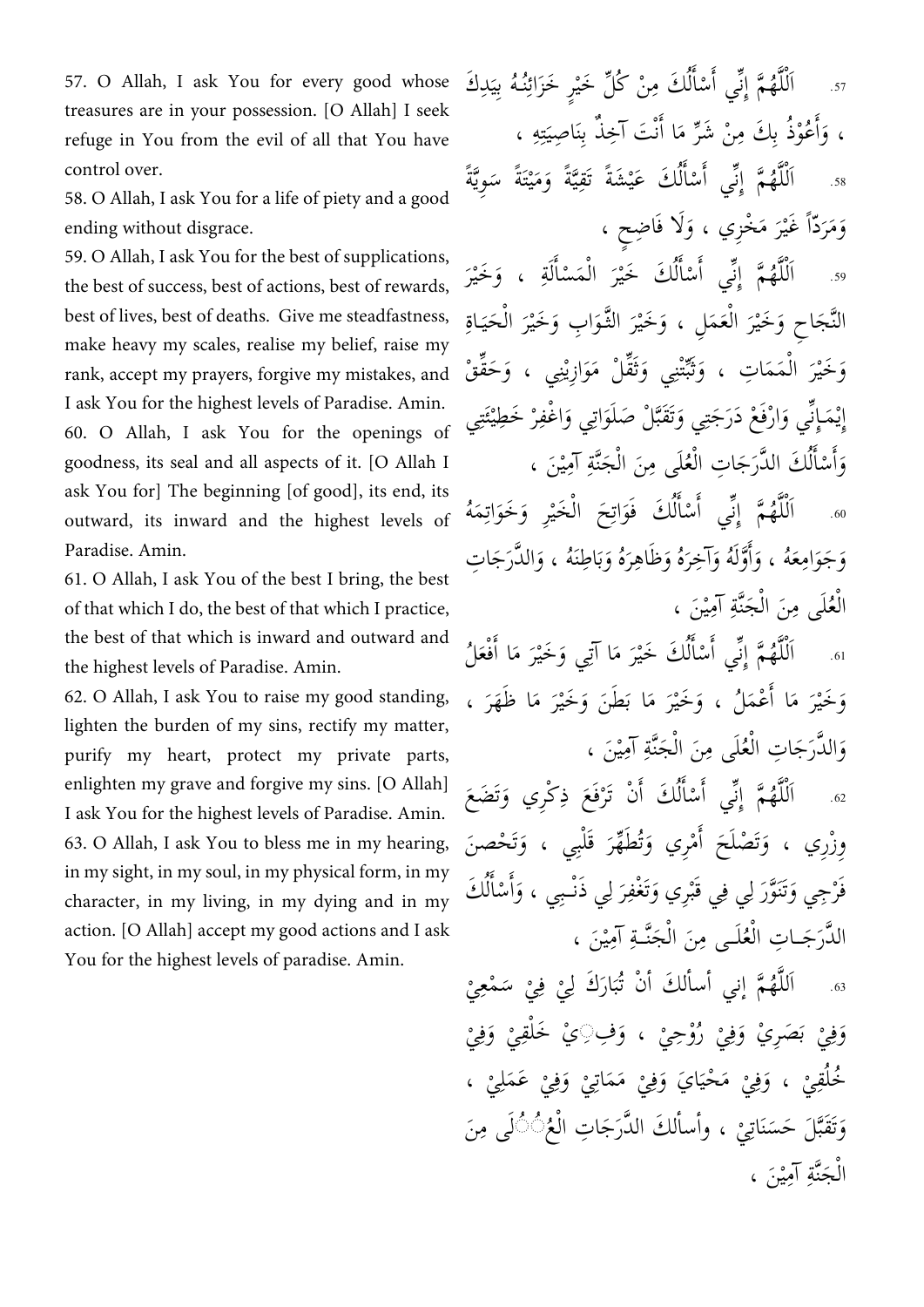64. O Allah, I seek refuge in You from the punishment of the fire, the tribulation of the fire, the tribulation of the grave, the punishment of the grave، the evil of the tribulation of wealth and poverty, and from the evil of the tribulation of the Masih al-Dajjal.

65. O Allah, make the largest of Your provision upon me when I am advanced in age and towards the end of my life.

66. O Allah, make the best of my life its latter part, the best of my actions the last of them and the best of my days the day in which I meet You. O Guardian of Islam and its people, make me firm upon it until I meet You.

67. O Allah, I ask You for mercy from You by which my heart is guided and my affairs are consolidated such that You alone suffice me. [O Allah] rectify my inner and outer states, purify by means of it my actions, inspire me by means of it to that which is correct and protect me by means of it from every evil.

68. O Allah, grant me faith which does not waver, blessing after which there is no disbelief, and mercy by means of which I attain the honour of Your Generosity in this world and the next.

69. O Allah, do not leave me to myself for a moment and do not take from the good of that which You have given me.

70. O Allah, do not make me a person whose prayer is unanswered and be especially merciful with me. O the best of those who is asked and the best of bestowers.

71. O Allah, I ask You for faith which will ingrain itself in my heart until I know that nothing will afflict me except that which You have written for me, along with contentment with living with that which You have apportioned for me.

ْتَنةِ .11 ف نارِ ، و ْن َعَذأ ِب ألَّ م أ ني أ عوُذ ب َك مِ ُه أَلل ِ َ نہ<br>ا ٌ<br>أ ْت ِ النَّارِ وَفِتْنَةِ الْقَبَرِ وَعَذَابِ الْقَبَرِ ، وَشَرِّ فِتْنَةِ الْغِنَى وَفِتْنَةِ َ ِ ز َ  $\frac{1}{2}$ ْ  $\frac{1}{2}$ ْ ِ َ الْفَقَرِ ، وَمِنْ شَرِّ فِتْنَةِ الْمَسِيْحِ الدَّجَّالِ ، ْ ِ بر<br>ز 63. اَللَّهُمَّ اجْعَلْ أَوْسَعَ رِزْقِكَ عَلَيَّ عِنْدَ كِبَرِ سِنِّي اً نہ<br>ا بر<br>م ٌ<br>ل  $\frac{1}{2}$ نة<br>با ِ<br>قا وَانْقِطَاعِ عُمرِيْ ، َ

.66 ۠<br>; اَللَّهُمَّ اجْعَلْ خَيْرَ عُمرِي آخِرَهُ ، وَخَيْرَ عَمَلِيْ ر<br>ز َ نہ<br>ا تة<br>ك خَوَاتِمَهُ وَخَيْرَ أَيَّامِيْ يَوْمَ أَلْقَاكَ فِيْهِ ، يَا وَلِيَّ الْإِسْلَامِ ە<br>! ِّبَّ<br>ب ل َ  $\frac{1}{2}$ ي ِ ْ ل َ ي **ٔ** نة<br>يا ن<br>يە أ أ ا<br>من َ ؚ<br>پ َ وَأَهْلِهُ ثَبَّتْنِي بِهِ حَتَّى أَلْقَاكَ ، ْ ل أ ž ِ أ

6. اَللَّهُمَّ إني أسألكَ رَحْمَةً مِنْ عِنْدِكَ تَهْدِيْ بِهَا ْن نه<br>م ٌ<br>ل قَلْبِيْ ، وَتَجْمَعَ بِهَا أَمْرِي ، وتُلِمَّ بِهَا شَعْثِيْ ، **ٔ** ٌ<br>ا ِ أ َت َ ْ وَتَصْلِحَ بِهَا غَائِبِيْ ، وَتَرْفَعَ بِهَا شَاهِدِيْ ، وَتُزَكِّي ْ َ ْ ِ<br>پُ ِ َ و<br>ت َ بِهَا عَمَلِيْ وَتُلْهِمُنِيْ بِهَا رُشْدِيْ ، وَتَعْصِمُنِي بِهَا مِنْ ْ َ بر<br>ر بِ ْ ڭلِّ سُوْءٍ

ه. اَللَّهُمَّ أَعْطِنِيْ إِيْمَاناً لَا يَرْتَدُّ ، وَنَعِيْماً لَيْسَ ْ ي ي َ نٽ<br>پ َت ْ ْ اً نه<br>م ٌ<br>ل **ٔ** مْدَهُ كُفُرٌ ، وَرَحْمَةً أَنَالُ بِهَا شَرَفَ كَرَامَتِكَ فِيْ ِ ت  $\tilde{\lambda}$ َ َ أ ب ِ الدُّنْيَا وَالْآخِرَةِ َ ْ َ  $\tilde{\mathbf{r}}$ 

لَ .19 أ ن و َفَة َعي َطر أ ِلَى نَ ْف ِسي ِي ِكلْ م لَأ َت ُه أَلل َ ْ ْ ْ **ٔ** بنبة نه<br>ا ٌ<br>ل تَنْزَعْ مِنِّي صَالِحَ مَا أَعْطَيْتَنِيْ ، بر<br>م ە<br>: اً ر<br>م ِ

ْن .71 بِي َ كُ اً ، و َك َشقِ ِي بِ ُدَعائ ْلن ْجع م لَأ َت ُه أَلل س<br>پ س<br>پيد ِ<br>پُ ُ<br>و نہ<br>ا ٌ<br>ل رَؤُوْفاً رَحِيْماً يَا خَيْرَ الْمَسْؤُوْلِيْنَ ، وَيَا خَيْرَ الْمُعْطِيْنَ ْ .<br>ز  $\frac{1}{2}$ ي َ ي اِ ْ .<br>ز  $\frac{1}{2}$  $\tilde{a}$ 7. أنبألكَ إِيْمَاناً يُبَاشِرُ قَلْبِي حَتَّى و<br>ز ا  $\frac{1}{2}$ ب و<br>يە نہ<br>ا ٌ<br>ل ر<br>يا أَعْلَمَ أَنَّهُ لَا يُصِيْبَنِي إِلَّا مَا كَتَبْتَ لِي ، وَرِضىً مِنَ نة<br>ف ن<br>ذ اً َ ً َ نة<br>كا بند  $\frac{1}{2}$ ب ْ الْمَعِيْشَةِ بِمَا قَسَمْتَ لِي ، بِ ٌ<br>م ي ْ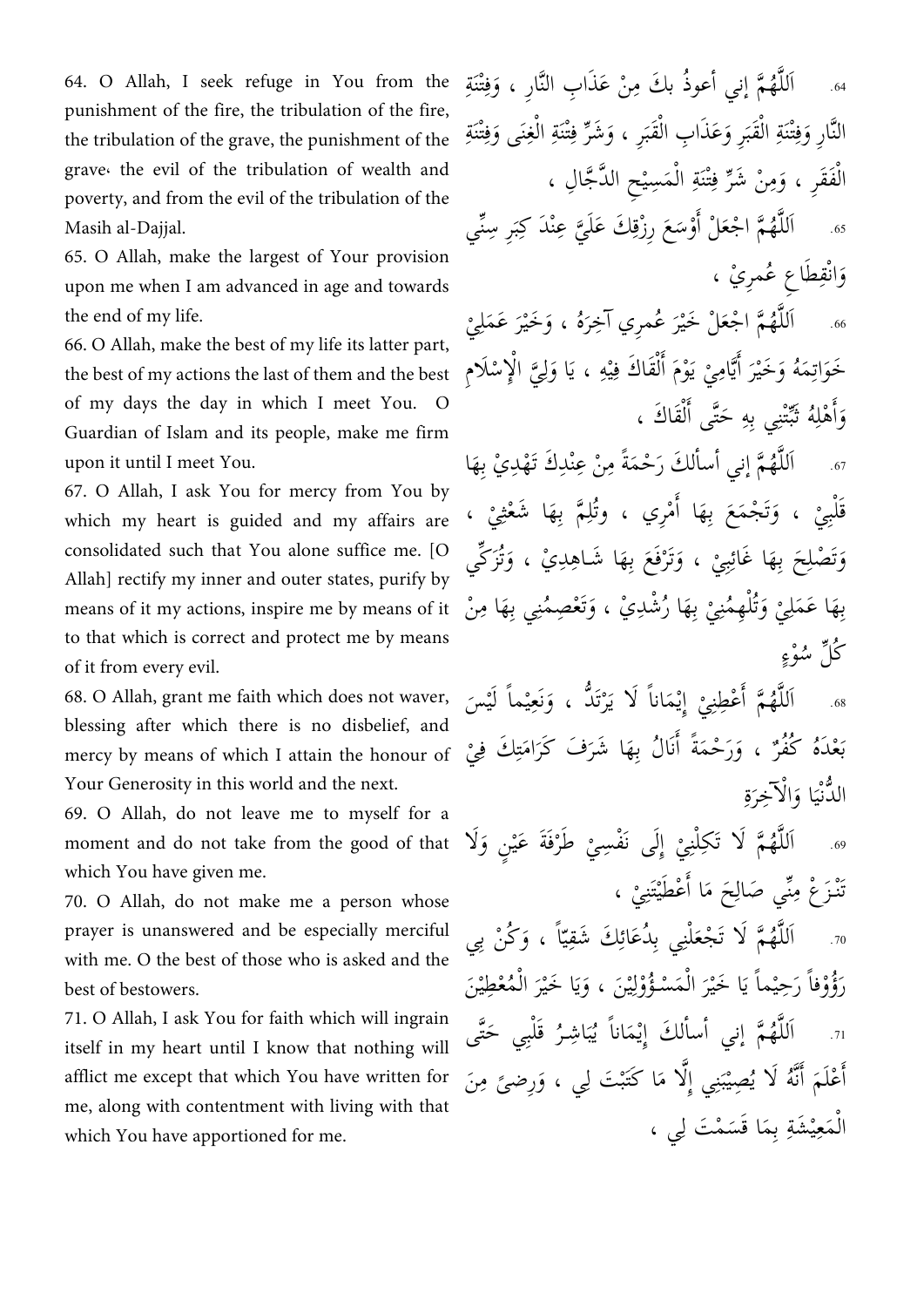72. O Allah, our hearts and forelocks and limbs are in Your hands. [O Allah] You have not given us any power over them, if You have done this to us then be our Protector and guide us to the straight path.

73. O Allah, I ask You for health, forgiveness, safety, good character and contentment with Your decree.

74. O Allah, I ask You for the ability to attain from the good that which You have granted people from wealth, family and children, without being misguided or misguiding.

75. O Allah, I seek refuge in Your noble countenance and Your great name from disbelief and poverty.

76. O Allah, You know my secrets and outward so please accept my excuse. You know my needs so please grant my requests. You know that which is in my heart so forgive my sins.

77. O Allah, You asked from us that which we do not possess except through You. O Allah, grant us from it that which will earn us Your pleasure

78. O Allah, I ask You for perpetual faith [O Allah] I ask You for a fearful heart, [O Allah]I ask You for beneficial knowledge, [O Allah] I ask You for true conviction, [O Allah] I ask You for upright religion, [O Allah]I ask You for well-being from all tribulation, [O Allah] I ask You for complete well-being, [O Allah] I ask You for continuous wellbeing, [O Allah] I ask You for thankfulness for well-being, [O Allah] I ask You for freedom from people

79. O Allah, make me from those who places his reliance upon You and You have sufficed him, sought guidance from You and You have guided him, sought victory by means of You and You have given victory.

72. اَللَّهُمَّ إن قُلُوْبَنَا وَنَوَاصِيَنَا وَجَوَارِحَنَا بِيَدِكَ لَمْ  $\frac{1}{2}$ َ  $\tilde{\mathbf{r}}$ أ َ َ نہ<br>ا ٌ<br>أ مَلِّكْنَا مِنْهَا شَيْئاً فَإِنْ فَعَلْتَ ذَلِكَ بِنَا فَكُنْ أَنْتَ وَلِيُّنَا ي<br>يا ِ ل َ نْ اً ِ لْ ٌ<br>ہ ْ ْن و<br>تُ وَاهْدِنَا إِلَى سَوَاءِ السَّبِيْلِ ، َ َ  $\tilde{\cdot}$ 

73. اَللَّهُمَّ إني أسألكَ الصِّحَّةَ وَالْعِفَّةَ وَالْأَمَانَةَ ، ر<br>م م<br>ا ْ َ ن<br>غ َ نة<br>ح ;<br>≁ نہ<br>ا ٌ<br>ل وَحُسُنَ الْخُلُقِ وَالرِّضَى بِالْقَدَرِ ، ْ َ ْ

74. اَللَّهُمَّ إني أسألكَ التَّوْفِيْقَ لِمَحَابِّكَ مِنْ صَالِحِ ِ بر<br>ڊ ِ ي ِ تة<br>تذ نہ<br>ا تة<br>ك مَا تُؤْتِي النَّاسَ مِنَ الْمَالِ وَالْأَهِلِ وَالْوَلَدِ غَيْرَ ضَالٍ َ َ م<br>ا ة<br>إ َ ْ ي ٍّل ، لَأ مض و َ

75. اَللَّهُمَّ إني أعوذُ بِوَجْهِكَ الْكَرِيْمِ وَبِإِسْمِكَ نه<br>م بِ ٌ<br>ل َ ِ ا الْعَظِيْمِ مِنَ الْكُفُرِ وَالْفَقَرِ ، ْ َ ُ<br>ء

76. اَللَّهُمَّ إِنَّكَ تَعْلَمُ سِرِّيْ وَعَلَانِيَتِي فَاقْبَلْ  $\tilde{\cdot}$ بة  $\tilde{\mathbf{r}}$ ي ِ<br>ئا نہ<br>ا تة<br>أ مَعْلِرَتِي ، وَتَعْلَمُ حَاجَتِي فَأَعْطِنِي سُؤْلِي ، وَتَعْلَمُ مَا َت َ ر<br>پ أ َت َ تہ<br>ٍ<br>∽ فِي نَفْسِيْ فَاغْفِرْ لِيْ ذَنْبِيْ ، ل ْ

**ٔ ٔ** ْ 77. اَللَّهُمَّ إِنَّكَ سَأَلْتَنَا مِنْ أَنْفُسِنَا مَا لَا نُمَلِّكُهُ إِلَّا ن<br>لا  $\tilde{\lambda}$ َ ْ ل أ اَ  $\tilde{\cdot}$ نه<br>م ٌ<br>ل

بِكَ ، اَللَّهُمَّ فَهَبْ لَنَا مِنْهَا مَا يُرْضيْكَ عَنَّا ، نة<br>م ْ َ ْن نہ<br>ا ت<br>ل َك َقْل .78 باً ْسا ِماً ، و َدأئ ْ َماناً م أ ني أ سا ل َك أ ِي ُه أَلل لُ أ اً أ َ نه<br>م ٌ<br>ل خَاشِعاً ، وأسألكَ عِلْماً نَافِعاً ، وأسألكَ يَقِيْناً صَادِقاً **ّ** ي ِ تة<br>≈ ي ِ ل  $\tilde{\mathbf{a}}$ ، وأسألكَ دِيْناً قَيِّماً ، وأسألكَ الْعَافِيَةَ مِنْ كُلِّ بَ  $\tilde{\mathbf{r}}$ ي ِ ُ<br>ء ي ، وأسألكَ تَمَامَ الْعَافِيَةِ ، وأسألكَ دَوَامَ الْعَافِيَةِ ،  $\frac{1}{2}$ ي ِ ๎๎๎๎๎๎๎๎๎๎๎๎ أ َ  $\tilde{\mathbf{r}}$ ي ِ ُ<br>ہ وأسألكَ الشُّكَرَ عَلَى الْعَافِيَةِ ، وأسألكَ الغِنَى عَنِ  $\frac{1}{2}$ ي ِ َءُ َ النَّاسِ ،

ُه .79 ، َك َف َكَفي َل َعَلي َكَّ َّم ْن َتو مِ ِي ْلن ْجع م أ ُه أَلل  $\frac{1}{2}$ **ٔ** ْ َ<br>ہ نه<br>ا ٌ<br>ل وَاسْتَهْدَاكَ فَهَدَيْتَهُ ، وَاسْتَنْصَرَكَ فَنَصَرْتَهُ ، َت ْ ا<br>م أ َ ر<br>بند أ َ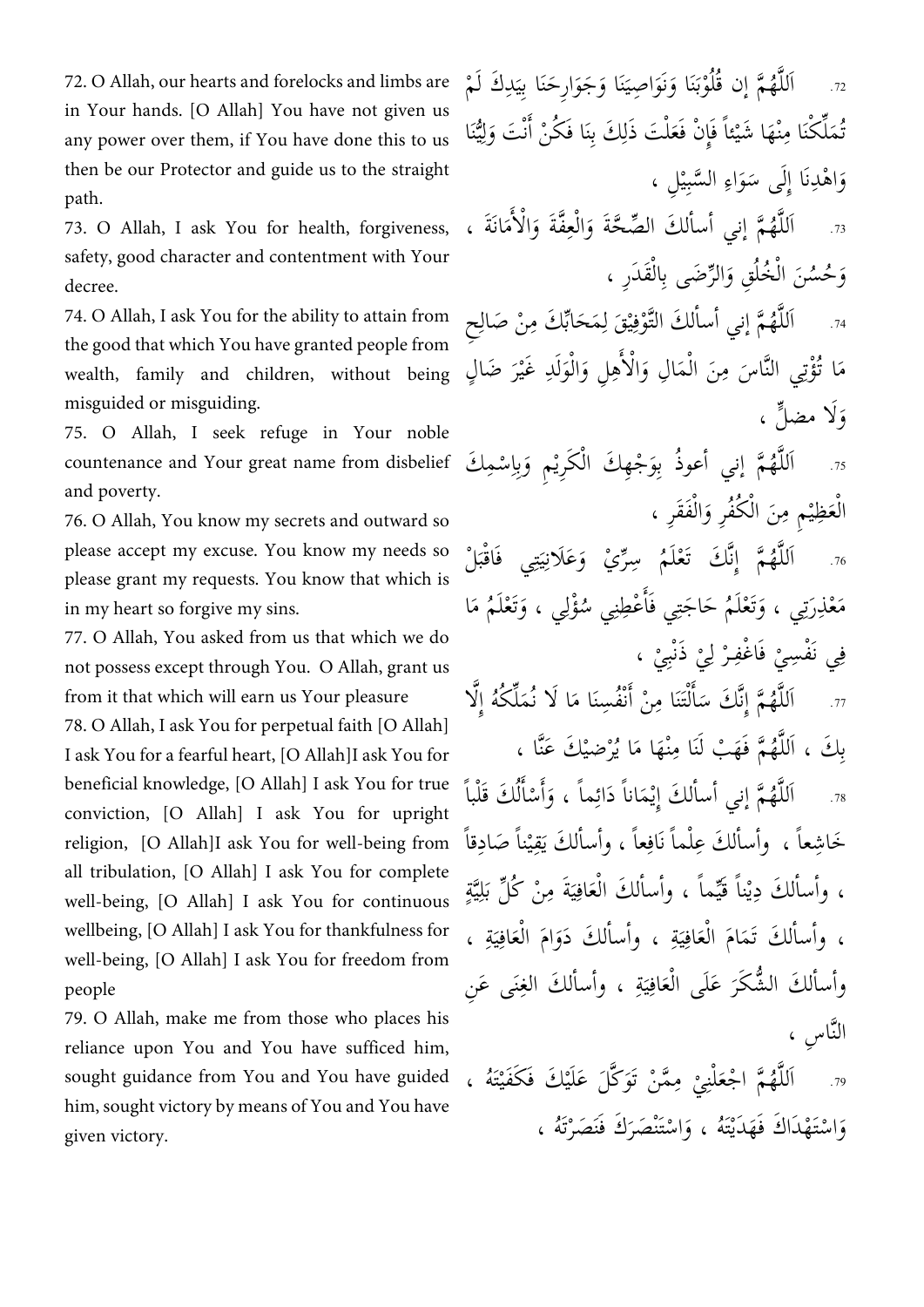80. O Allah, make the whisperings of my heart Your fear and remembrance. [O Allah] make my resolve and desires in accordance with that which You love and are pleased with.

81. O Allah, give me ability to that that which You love and are pleased with from speech, actions, blessings, intention and guidance, for You are powerful over all things.

82. O Allah, I ask You to free me from the Fire.

83. O Allah, we seek Your help to worship You.

84. O Allah, we ask You for guidance, piety, being free of needing others, well-being, conviction, firm establishment upon the truth, death upon Islam and reaching Paradise.

85. O Allah, we ask You for continuous well-being, complete blessings, a good ending and a good life in the next world.

86. O Allah, cover our faults and give security to our fears and suffice us against all that stands between us and paradise.

87. O Allah, we ask You for the best of life and best of death and the best that which is between both of them. We seek refuge in You from the evil of life, the evil of death and the evil which is between both of them. Give me the life of the felicitous, a life which You love to maintain, and give me the death of a martyr, the death of a one whom You love to meet.

88. O Allah, protect me in that which You have ordered, protect me from that which You have forbidden me from and preserve for me that which You have given me.

89. O Allah, O Lord of everything, by Your Power over all things, forgive me for everything and do not ask me regarding anything.

80. اَللَّهُمَّ اجْعَلْ وَسَاوِسَ قَلْبِيْ خَشْيَتِكَ وَذِكْرِكَ ِ ت  $\frac{1}{2}$ **ٔ**  $\tilde{\cdot}$ نہ<br>ا ٌ<br>أ ، واجعلْ همتي وهوايَ فيما تحبُّ وترضى ، ن<br>ب .81 َ اَللَّهُمَّ وَفِّقْنِي لِمَا تُحِبُّ وَتَرْضَى مِنَ الْقَوْلِ ن<br>أ ة<br>ل ْ َ ن<br>ب ِ َ وَالْعَمَلِ وَالْفَضَلِ وَالنِّيَّةِ وَالْهدي ، إِنَّكَ عَلَى كُلِّ ِسَة<br>م َ ْ َ شَيْءٍ قَل<sub>ِ</sub>يْرٌ ، وہ<br>مر

82. أللَّهُمَّ إني أسألكَ فِكَاكَ رَقْبَتِي مِنَ النَّارِ ، بة  $\tilde{\cdot}$ ا<br>ما ِ نہ<br>ا تو<br>ا نَّ<br>ز م .81 أ ن َّ ـ َك ، ُه أَلل ْ ُن بِ َك َعلَى َطا َعت ـي ْسَتعِ ا نَ نه<br>م ِ ة<br>ل لُ .81 أَلل ْسا ا نَ أ ِنم َ ُه ْع أل تَقى ، و ألُّ ُهَدى و َك أل َفا َف ْ أ ن<br>ن نہ<br>ا َ َ وَالْغِنَى ، وَالْعَافِيَةَ وَالْيَقِيْنَ ، وَالثَّبَاتَ عَلَى الْحَقِّ ، ج<br>م ْ  $\tilde{\cdot}$ ب نة<br>قنا ي ْ َ  $\frac{1}{2}$ ي ِ ُ<br>ءَ َ َ وَالْوَفَاةَ عَلَى الْإِسْلَامِ ، وَالْمَصِيْرَ إِلَى الْجَنَّةِ ، نة<br>ت ْ َ ْ َ ْ َ َ .85 َ اَللَّهُمَّ إِنَّا نَسْأَلُكَ دَوَامَ الْعَافِيَةِ وَتَمَامَ النِّعْمَةِ ،  $\tilde{\mathbf{r}}$ ي ِ َ<br>ہ أ َ لُ َ نا<br>ف نہ<br>ا تة<br>أ ن َت

وَحُسْنَ الْخَاتِمَةِ وَالْعَاقِبَةِ ،  $\frac{1}{2}$ ب ِ َمُ َ ِ<br>ئا ْ

َّل .81 َنا كُ أ ْكفِ َنا و َ ْوَعـات ْن ر أ مِ َنا و أت ْ َعْور ْسَتر م أ ُه أَلل َ ِ<br>ئا َ ِ<br>ئ َ نہ<br>ا تة<br>أ هَوْلٍ دُوْنَ الْجَنَّةِ ، نة<br>م ْ

.87 .<br>ز اَللَّهُمَّ إِنَّا نَسْأَلُكَ خَيْرَ الْحَيَاةِ وَخَيْرَ الْوَفَاةِ وَخَيْرَ َ : َ ا<br>من َ :  $\tilde{\mathbf{r}}$ ْ َ و<br>ل َ نَّ<br>ن ٌ<br>ل مَا بَيْنَهُمَا ، وَنَعُوْذُ بِكَ مِنْ شَرِّ الْحَيَاةِ وَشَرِّ الْوَفَاةِ َْن ي ر<br>ڊ ر<br>م <u>بُ</u> َ ر َ <u>بُ</u>  $\tilde{\mathbf{r}}$ ْ ر َ وَشَرَّ مَا بَيْنَهُمَا ، وَأَحْيِنِي حَيَاةَ السُّعَدَاءِ حَيَاةَ مَنْ  $\frac{1}{2}$ ُ<br>ء  $\frac{1}{2}$ اً أ َ َْن ي  $\frac{1}{2}$ ر<br>م ن<br>ز َ حِبُّ بَقَاءُهُ ، وَتَوَّفَنِي وَفَاةَ الشُّهَدَاءِ وَفَاةَ مَنْ تُحِبُّ ن<br>ب َ َ نَّہُ م َ  $\tilde{\mathbf{e}}$ ن<br>ب و<br>تُ ُُه ، َقاء اِ ل

.88 ْ اَللَّهُمَّ احْفَظْنِي فِيْمَا أَمَرْتَنِي وَاحْفَظْنِي عَمَّ أ ي ِ<br>ف نہ<br>ا ا تة<br>أ أ َ هَيْتَنِي ، وَاحْفَظْ عَلَيَّ مَا أَعْطَيْتَنِي ، اً  $\tilde{\lambda}$ نا<br>پا أ َ نَ

 ل ِ .89 َك َعلَى كُ بُِق ْدر ء ل َشي ب كُ َّ َ ا ر م ي ُه أَلل تذ<br>≺ ْ  $\frac{1}{2}$ نه<br>ا ٌ<br>ل شَيءٍ اغْفِرْ لِيْ كُلَّ شَيْءٍ وَلَا تَسْأَلْنِي عَنْ شَيْءٍ ، ە<br>: بن ْ ل أ َ ە<br>: ل ْ